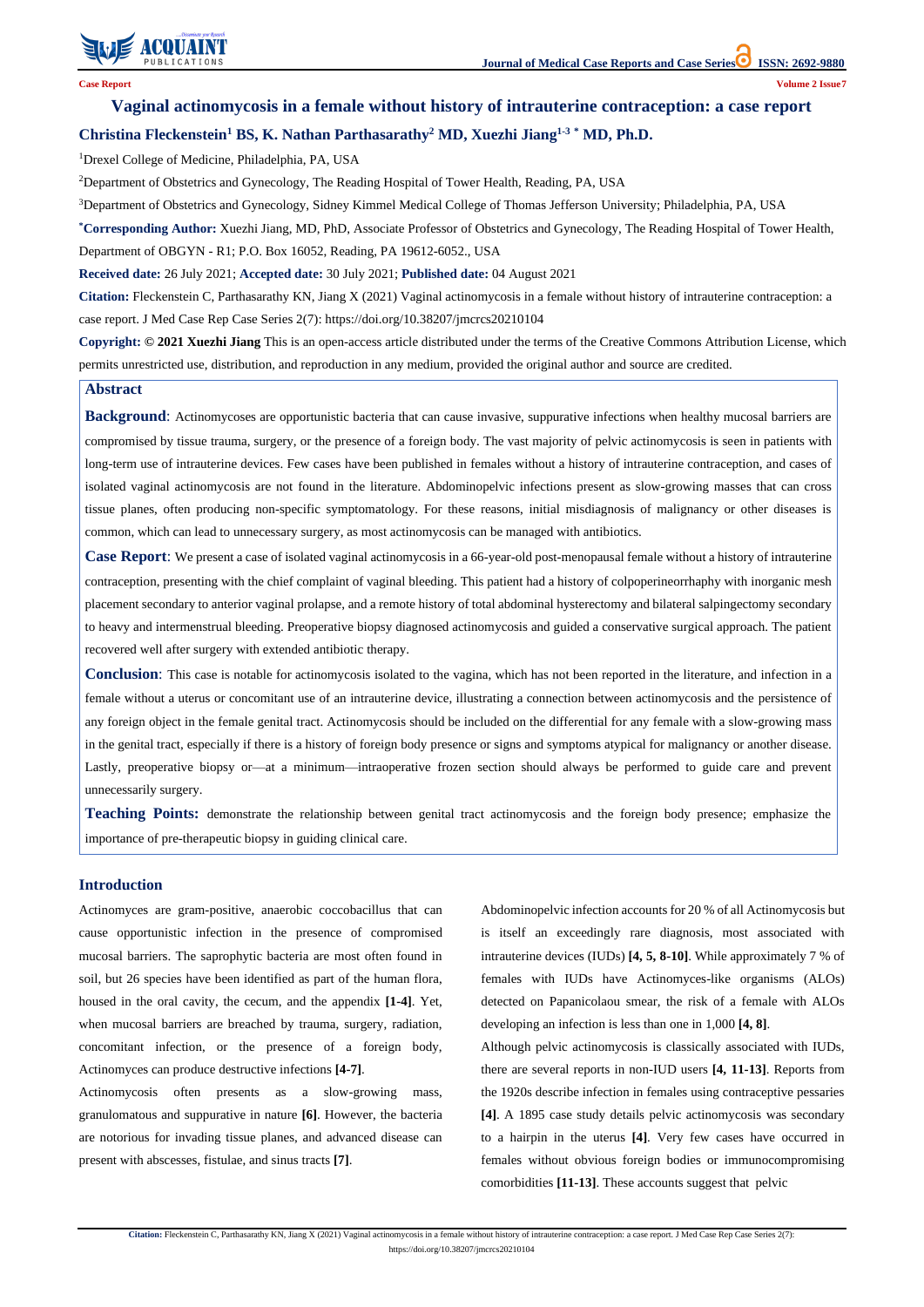**Journal of Medical Case Reports and Case Series ISSN: 2692-9880**

**Citation:** Fleckenstein C, Parthasarathy KN, Jiang X (2021) Vaginal actinomycosis in a female without history of intrauterine contraception: a case report. J Med Case Rep Case Series 2(7): https://doi.org/10.38207/jmcrcs20210104



actinomycosis is not only associated with IUD use but is more generally associated with persistent foreign bodies in the female genital tract.

Here, we describe a case of vaginal actinomycosis in a postmenopausal female who had no history of IUD use, but who had undergone a colpoperineorrhaphy with vaginal mesh placement 9 years prior to presentation.

### **Case Description**

Ethical statement: the patient was made aware of the rarity of her diagnosis and consented in writing to publish this case report, including relevant photography.

The patient was status post total abdominal hysterectomy and bilateral salpingectomy for severe heavy and intermenstrual bleeding, pelvic pain, and infertility secondary to endometriosis. In addition, she had a posterior colpoperineorrhaphy with inorganic mesh placement 9 years prior for symptomatic anterior vaginal prolapse. She used a vaginal pessary after this procedure for several years. According to her records, 6 years prior to presentation, a provider noticed "a normal amount of skin erosion … posteriorly without evidence of mesh exposed," which required no further intervention at that time. The patient had a history of combined oral contraception use but no history of IUD-use.

A 66-year-old female presented to her gynaecologist with 5 months of rust-coloured vaginal discharge and occasionally bright red spotting, most prominent when wiping. She denied pelvic pain but noted dyspareunia and a 6 lb. weight loss.

Her gynaecological history was also significant for several years of perimenopausal hormonal pellet therapy for vasomotor symptoms and current topical vaginal estrogen use for the genitourinary syndrome of menopause; recurrent UTI's several years prior, adequately treated; and a positive Gardnerella test at the time of presentation, treated with oral Metronidazole.

The patient identified as heterosexual, had fewer than 5-lifetime sexual partners and had no history of sexually transmitted infections. At the presentation, she was sexually active with one male partner and endorsed the current use of latex sex toys. She denied a personal history and a familial history of cancer, including breast, uterine, and ovarian cancers. Her last pap smear 4 years prior, a mammogram 1 year prior, and a colonoscopy 3-year prior were all normal.

The patient had no known immunocompromising illnesses and was up to date with vaccinations and screenings. On examination, a 2 cm by 1 cm polypoid vaginal mass was noted **(Image 1)**, along the posterior midline near the posterior colpoperineorrhaphy suture line, 1 cm proximal to the introitus. It appeared similar to granulation tissue and had no odour or necrosis.



**Image 1:** 2 cm x 1 cm polypoid mass on posterior vagina, near colpoperineorrhaphy site, 1 cm proximal to the introitus. Granulation-like tissue. Source of patient's vaginal bleeding.

Ultrasound demonstrated a surgically absent uterus and ovaries. No pelvic free fluid or adnexal cysts or masses were noted. To rule out a vaginal neoplasm, a biopsy was obtained and showed vaginal actinomycosis with marked chronic inflammation.

Laboratory studies revealed a slightly elevated monocytic proportion of 12.3 %, but an otherwise normal WBC count and differential. ESR was normal (6 mm/hour). Haemoglobin and haematocrit were normal (14.7 g/dL, 45.1 %, respectively). HIV 1/2 antibody differentiation,

Hepatitis C antibody screening, and vaginal swabs for Candida and Trichomonas species were all negative; Gardnerella species were detected and treated. The basic metabolic panel was unremarkable. Tumour markers were not obtained.

Upon repeat examination, a 2 mm by 2mm portion of the posterior mesh was visible **(Images 2, 3)**. The patient was agreeable to surgical excision and repair, to prevent further erosion.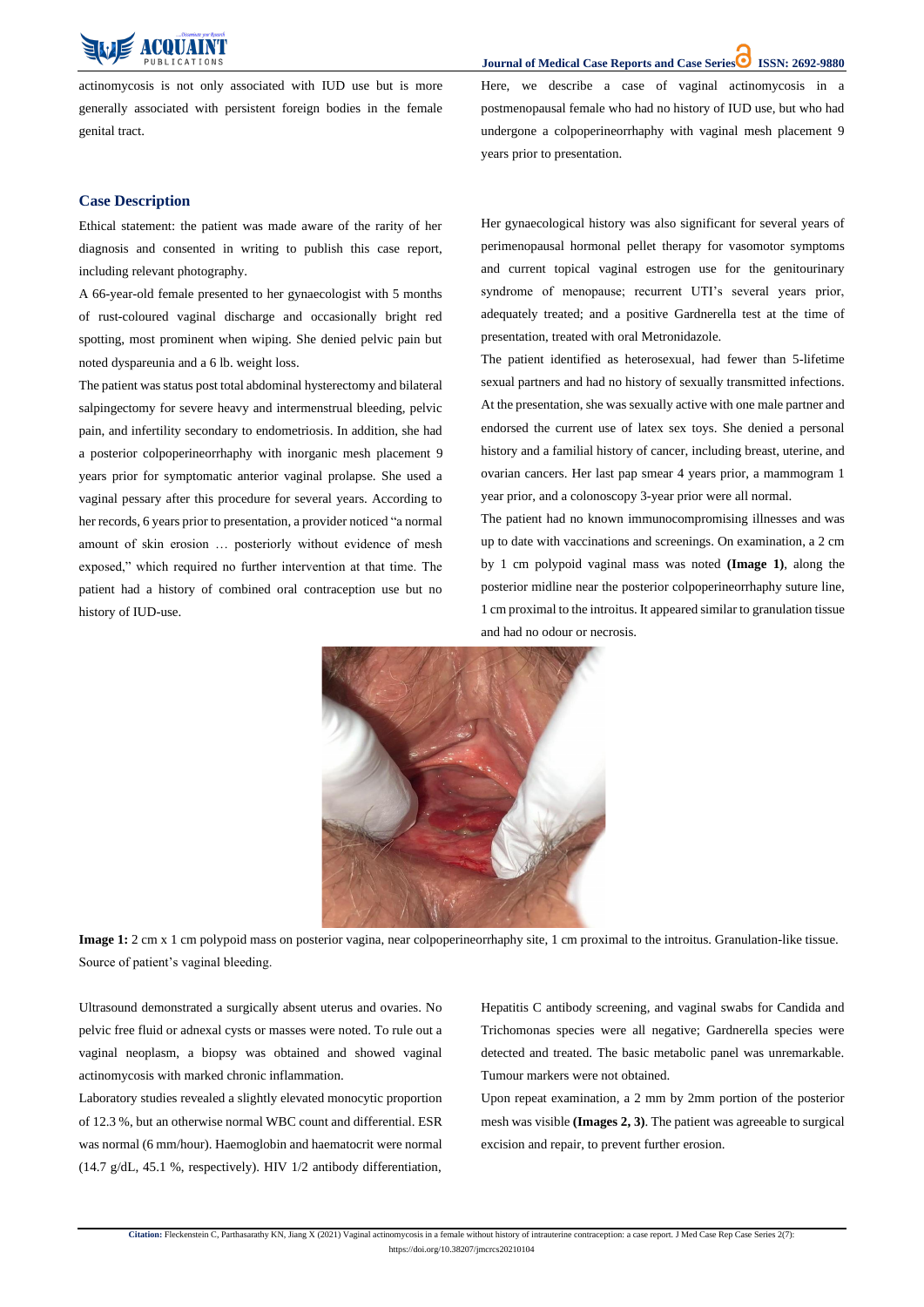

**Citation:** Fleckenstein C, Parthasarathy KN, Jiang X (2021) Vaginal actinomycosis in a female without history of intrauterine contraception: a case report. J Med Case Rep Case Series 2(7): https://doi.org/10.38207/jmcrcs20210104





**Image 2:** beefy, red polypoid mass seen on revisualization.

**Image 3:** gentle mobilization of the actinomycotic mass revealed black colpoperineorrhaphy mesh visible at lower border of the posterior vaginal wall – patient's right, viewer's left.

The patient was cleared for surgery by her family medicine physician and underwent excision of the vaginal lesion and repair via a posterior approach. The rectovaginal septum was dissected, and 3.25 cm x 1.5 cm of tissue was excised, containing the actinomycotic mass and exposed mesh **(Image 4, 5)**. There was no evidence of widespread disease or fistulation. The lateral edges of the healthy vaginal epithelium were vertically reapproximated and inferiorly

reapproximated to the vaginal introitus **(Image 6)**. The final histopathological report demonstrated acute and chronic inflammation with granulation tissue and no evidence of malignancy. The patient was treated with 6 weeks of IV ceftriaxone followed by 30 days of oral amoxicillin-clavulanate, per infectious disease's recommendation.



**Image 4:** posterior vaginal wall after dissection of the rectovaginal septum, excision of the mass and partial excision of mesh. No sinus tracts, fistulization or abscesses found.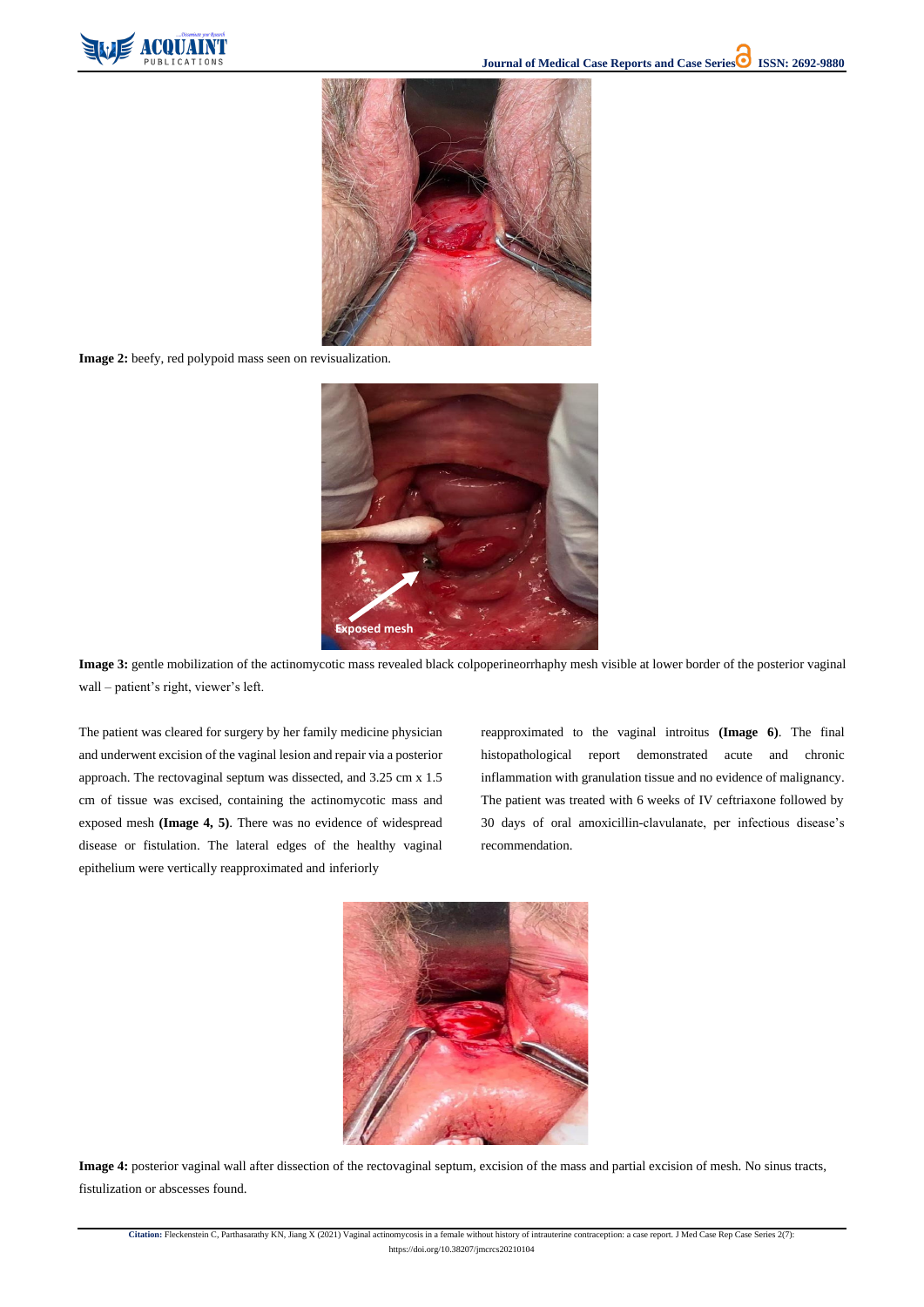

**Citation:** Fleckenstein C, Parthasarathy KN, Jiang X (2021) Vaginal actinomycosis in a female without history of intrauterine contraception: a case report. J Med Case Rep Case Series 2(7):

https://doi.org/10.38207/jmcrcs20210104



**Image 5:** 3.25 cm x 1.5 cm tissue excised, containing actinomycotic mass and excised mesh.



**Image 6:** vaginal introitus after actinomycotic mass/mesh excision and reapproximation of vaginal mucosa.

# **Discussion**

Actinomycosis is a rare disease, making it difficult to diagnose and study. Females with long-term IUD use, described as 5 years or longer, account for 66 % of those who develop infection **[9, 14]**, but actinomycosis has been documented in females with IUD use as short as 15 months **[14]**. Furthermore, abdominopelvic actinomycosis can arise secondary to other foreign bodies in the genital tract, as described by Westhoff **[4]**, as well as from the GI tract, such as the appendix or the ileocecum **[6, 14-16]**. Recent surgery, local trauma, concomitant sexually transmitted infections, bacterial vaginosis (BV), diabetes, or immunocompromising disease may also predispose a female to infection, but none of these risks are predictive **[17, 18]**. Secondary to its infrequency, actinomycosis is largely studied

through case reports.

This case is interesting on several accounts. It demonstrates actinomycosis within the female genital tract not associated with IUD use but in the presence of a persistent foreign body mesh. In addition, the infection was isolated to the vagina in a female without a uterus, which has not been commonly described in the literature.

Early identification of actinomycosis is paramount for minimizing its course. Unfortunately, diagnosis is often made months to years after the infection begins, which is problematic, as infections can spread to organs throughout the body via direct invasion or by circulatory seeding **[3]**. Genital tract infection can ascend the female genital tract, affecting the uterus, ovaries, fallopian tubes, vulva, and cervix **[3]**. The extensive disease can burden a patient with a costly and prolonged workup, fear of malignancy, and invasive procedures. Involved organs may be permanently damaged through surgical excision or the infection alone **[19]**. The case presented here demonstrates actinomycosis isolated to the vagina; providers should become aware of this phenomenon, in order to identify early lesions

and prevent ascending or disseminated infection.

Detecting abdominopelvic actinomycosis is also made difficult by its non-specific symptomatology. An infection classically arises as a slow-growing mass, which may appear tumour-like in late stages **[6, 19-21]**. Patients commonly complain of pelvic pain, abnormal uterine bleeding, altered vaginal discharge, fatigue, weight loss, or rarely, fevers **[5, 7, 9, 19, 22]**. Thus, abdominopelvic actinomycosis is often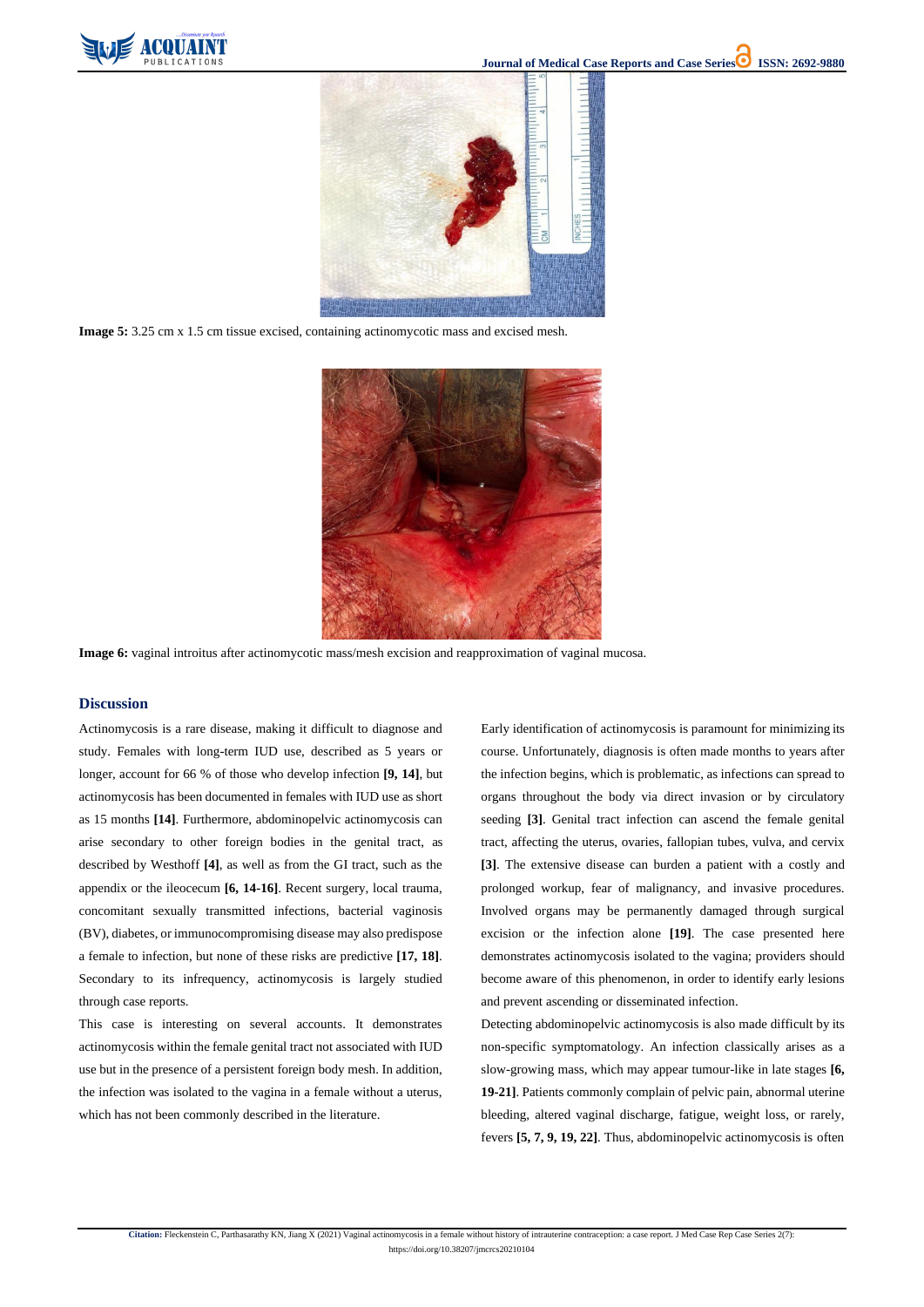**Citation:** Fleckenstein C, Parthasarathy KN, Jiang X (2021) Vaginal actinomycosis in a female without history of intrauterine contraception: a case report. J Med Case Rep Case Series 2(7): https://doi.org/10.38207/jmcrcs20210104



misdiagnosed as a pelvic malignancy, Crohn's disease, disseminated tuberculosis, or even appendicitis **[3, 5, 16, 20, 23, 24]**. Females may have elevated cancer markers. In one retrospective analysis, 80 % of females with pelvic actinomycosis originally misdiagnosed as ovarian cancer had elevated CA-125 **[20]**. Infections can masquerade as metastatic disease or carcinomatosis, disseminating from an origin in the uterus or intestines to the adnexa, urinary tract, liver, spleen, lungs, and skin **[19, 20-23, 25]**.

Distinguishing actinomycosis from these conditions is essential for appropriate management. According to a meta-analysis of reports from 1980-2014, a diagnosis of actinomycosis is often made postoperatively, based on histopathology obtained during surgery **[5, 6, 15]**. Early misdiagnosis often results in exploratory laparotomy or laparoscopy **[20, 21, 5, 24]** or even neoadjuvant chemotherapy in

cases of suspected malignancy **[21, 26]**. These treatments are unnecessary, as most cases of actinomycosis are cleared with an extended course of high-dose penicillin G or amoxicillin **[5, 6, 10, 19, 27]**. Surgery is warranted to debride necrotic tissue or facilitate abscess drainage in complex cases **[5, 6, 19]**. However, there is evidence that pre-operative antibiotic therapy can reduce disease burden even in advanced infection, minimizing the extent of surgical intervention **[21]**.

**Ethical approval:** Approval per patient written consent. **Conflict of interest:** None **Financial disclosure:** None

In the case reported here, there was initially a high suspicion for vaginal malignancy, similar to numerous reports of early abdominopelvic actinomycosis presenting as abdominopelvic malignancy. Preoperative biopsy prevented unnecessary oncologybased interventions and allowed a more conservative surgical approach.

#### **Conclusion**

Pelvic actinomycosis is a rare diagnosis, most often presenting in females with long-standing IUD use. Vaginal actinomycosis has not been reported in the literature. Here, we report a case of vaginal actinomycosis in a female who had never used an IUD, who had no uterus at presentation but had a history of a posterior colpoperineorrhaphy with inorganic mesh augmentation and pessaryuse. This report strengthens the relationship between foreign bodies in the female genital tract and the development of infection.

Given the diverse presentation of actinomycosis in the female genital tract, this diagnosis should be considered in any female complaining of an abdominal, pelvic, or vaginal mass, changes in discharge, abnormal bleeding, or when a pelvic malignancy is suspected. It should especially be considered if the patient has a history of foreign bodies within the female genital tract, including IUDs, inorganic surgical mesh, pessaries, or other inorganic materials. Obtaining a pre-surgical biopsy, or at minimum, a frozen section biopsy is paramount in guiding the treatment of actinomycosis, in order to minimize the extent of surgery.

**Written consent** to publish/present both text and images related to the case was obtained from the patient by author Dr K Nathan Parthasarathy

#### **References**

- 1. [Gajdacs M, Urban E, Terhes G \(2019\) Microbiological and](https://pubmed.ncbi.nlm.nih.gov/31480587/) [clinical aspects of cervicofacial actinomyces infections: an](https://pubmed.ncbi.nlm.nih.gov/31480587/) [overview. Dent J 7\(3\):](https://pubmed.ncbi.nlm.nih.gov/31480587/) 85-101.
- 2. [Nikolaitchouk N, Hoyles L, Falsen E, Grainger JM, Collins MD](https://pubmed.ncbi.nlm.nih.gov/10939672/) [\(2000\) Characterization of actinomyces isolates from samples](https://pubmed.ncbi.nlm.nih.gov/10939672/) [from the human urogenital tract: description of actinomyces](https://pubmed.ncbi.nlm.nih.gov/10939672/) [urogenitalis](https://pubmed.ncbi.nlm.nih.gov/10939672/) sp. nov. Int J Syst Evol Microbiol. 50(4): 1649-1954.
- 3. [Smego RA, Foglia G \(1998\) Actinomycosis. Clin Infect Dis.](https://pubmed.ncbi.nlm.nih.gov/9636842/)

**Journal of Medical Case Reports and Case Series<sup>1</sup> ISSN: 2692-9880** 

- 7. [Saramago SM, Cominho JC, Procenca SSM, Conde PJC, Nunes](https://pubmed.ncbi.nlm.nih.gov/31250417/) [FMP \(2019\) Pelvic actinomycosis mimicking pelvic malignancy.](https://pubmed.ncbi.nlm.nih.gov/31250417/) [Brazillian J Gynecol Obstet. 41\(7\):](https://pubmed.ncbi.nlm.nih.gov/31250417/) 463-466.
- 8. [Merki-Feld GS, Lebeda E, Hogg B, Keller PJ \(2000\) The](https://www.sciencedirect.com/science/article/abs/pii/S0010782400001219) [incidence of actinomyces-like organisms in](https://www.sciencedirect.com/science/article/abs/pii/S0010782400001219) Papanicolaou-staine[d](https://www.sciencedirect.com/science/article/abs/pii/S0010782400001219) smears of copper- and levonorgestrel- [releasing intrauterine](https://www.sciencedirect.com/science/article/abs/pii/S0010782400001219) [devices. Contraception. 61\(6\):](https://www.sciencedirect.com/science/article/abs/pii/S0010782400001219) 365-368.
- 9. [Perez-Lopez FR, Tobojas JJ, Chedraui P \(2010\) Female pelvic](https://www.dovepress.com/female-pelvic-actinomycosis-and-intrauterine-contraceptive-devices-peer-reviewed-fulltext-article-OAJC)
- 26(6): [1255-1261.](https://pubmed.ncbi.nlm.nih.gov/9636842/)
- 4. [Westhoff C \(2007\) IUDs and colonization or infection with](https://pubmed.ncbi.nlm.nih.gov/17531616/) [Actinomyces. Contraception. 75:](https://pubmed.ncbi.nlm.nih.gov/17531616/) S48-S50.
- 5. [Garcia-Garcia A, Ramirez-Duran N, Sandoval-Trujillo H,](https://pubmed.ncbi.nlm.nih.gov/28684963/) [Romero-Figueroa MS \(2017\) Pelvic Actinomycosis. Canadian J](https://pubmed.ncbi.nlm.nih.gov/28684963/) [of Inf Dis Med Microbio. 2017: 9428650.](https://pubmed.ncbi.nlm.nih.gov/28684963/)
- 6. [Moniruddin A, Begum H, Nahar K \(2010\) Actinomycosis: an](https://www.banglajol.info/index.php/MEDTODAY/article/view/5606) [update. Medicine Today. 22\(1\): 43-47.](https://www.banglajol.info/index.php/MEDTODAY/article/view/5606)
- [actinomycosis and intrauterine contraceptive devices.](https://www.dovepress.com/female-pelvic-actinomycosis-and-intrauterine-contraceptive-devices-peer-reviewed-fulltext-article-OAJC) [Contraception. 1:](https://www.dovepress.com/female-pelvic-actinomycosis-and-intrauterine-contraceptive-devices-peer-reviewed-fulltext-article-OAJC) 35-38.
- 10. [Sehnal B, Benes J, Kolarova Z, Mojhova M, Zikan M \(2018\)](https://pubmed.ncbi.nlm.nih.gov/30848144/) [Pelvic actinomycosis and IUD. Ceska Gynekol. 83\(5\):](https://pubmed.ncbi.nlm.nih.gov/30848144/) 386-390.
- 11. [Chalageri A, Gupta M, Vijayand M, Srinivas G \(2013\) Bilateral](https://www.mjdrdypu.org/article.asp?issn=0975-2870%3Byear%3D2013%3Bvolume%3D6%3Bissue%3D4%3Bspage%3D468%3Bepage%3D471%3Baulast%3DSrinivas) [ovarian actinomycosis masquerading as ovarian malignancy;](https://www.mjdrdypu.org/article.asp?issn=0975-2870%3Byear%3D2013%3Bvolume%3D6%3Bissue%3D4%3Bspage%3D468%3Bepage%3D471%3Baulast%3DSrinivas) without any history of intra-uterine [contraceptive](https://www.mjdrdypu.org/article.asp?issn=0975-2870%3Byear%3D2013%3Bvolume%3D6%3Bissue%3D4%3Bspage%3D468%3Bepage%3D471%3Baulast%3DSrinivas) device. Medica[l](https://www.mjdrdypu.org/article.asp?issn=0975-2870%3Byear%3D2013%3Bvolume%3D6%3Bissue%3D4%3Bspage%3D468%3Bepage%3D471%3Baulast%3DSrinivas) [J of Dr. D.Y. Patil University 6\(4\):](https://www.mjdrdypu.org/article.asp?issn=0975-2870%3Byear%3D2013%3Bvolume%3D6%3Bissue%3D4%3Bspage%3D468%3Bepage%3D471%3Baulast%3DSrinivas) 468-471.